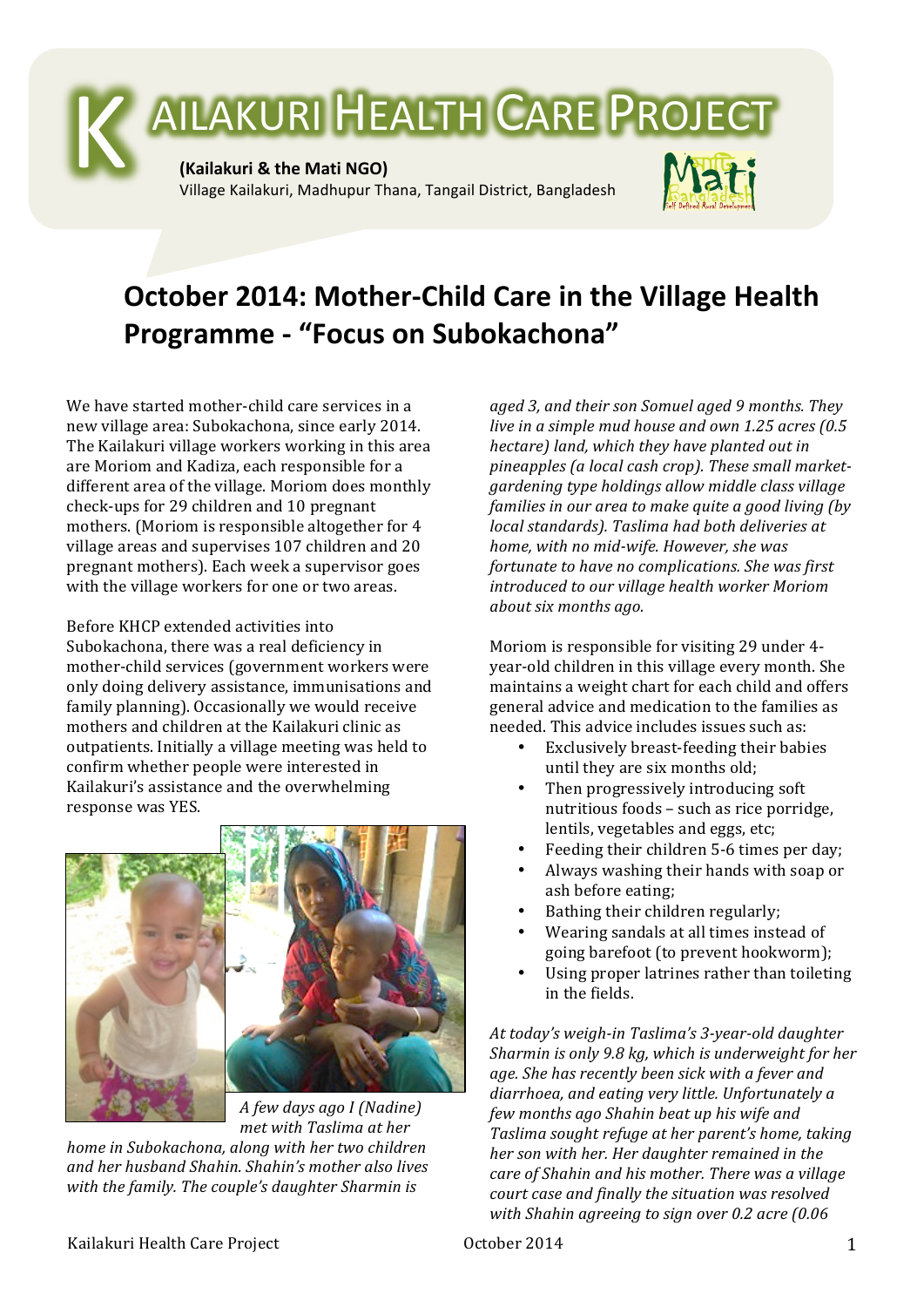*hectare) land into his wife's name, not an*  insignificant amount in our area. She returned to *the home with Somuel about 10-12 days ago, and this is Moriom's first follow-up visit to the family.* 

*While Taslima was away, her husband went to the local pharmacist to obtain mediations for his* daughter's sickness. The pharmacist prescribed worm tablets for Sharmin, and vitamin A to *increase her appetite! However Moriom gently informed him there was no need for his daughter to* take worm tablets, as Kailakuri regularly prescribes *these, and Sharmin had already had her dose. Neither* would vitamin A be desirable at this time *(as high dose vitamin A capsules are regularly given* by government workers to prevent vitamin A deficiency blindness and excess can be dangerous).

*Instead she gave feeding advice and a number of folic acid tablets for mal-absorption, as well as* some fever medication. She explained carefully how *many tablets should be taken, and at what time of the day. She also encouraged the family to plant* some vegetables around their home, so they would not need to buy all of their food from the market.

This is because financial pressures often mean that poor families cannot afford to buy enough nutritious fruit and vegetables for their families. Moriom mentioned that mothers often feed their children salted rice, or rice flavoured with sugar or molasses, as a cheaper alternative.



Later on that day we visit Monija, aged 16, who is 5 months pregnant. She was married at age 14, and *this will be her first child. Moriom identified Monija's pregnancy several months ago, after listening to her symptoms (she shows me the antenatal chart patient ticket she wrote up). She now visits Monija every month to monitor her* 

*progress. Moriom completes the paperwork and* does a blood pressure and abdomen check (in the *privacy of her home)* as *I* sit in the background.

*When I question what advice Monija has received,* she tells me that Moriom has been encouraging her to eat well during her pregnancy. She seems a bit *nervous about what to expect, and is full of questions for Moriom. Moriom tries to persuade her*  to give birth at the Kailakuri clinic because this will *be a high-risk delivery.* 

Our staff mention that within Subokachona, trust in Kailakuri's services is growing. As relationships deepen, the local women are relying more on advice from village health workers before they make important decisions. For example, pregnant mothers wait for the OK from their health worker before travelling to their parents' home to give birth (as per tradition in Bangladeshi society).

In Subokachona village, there are tube-wells in most homes (used for drinking water, cooking, washing utensils, clothes etc.), but not everyone has a tubewell. Those who don't need to carry their drinking water from elsewhere. But not everyone bothers with this - the tube well may be far away, or they may need water urgently  $\cdot$  in which case they drink directly from a traditional well, and risk getting water-borne illnesses (because the bucket used to draw the water stands in-between times on often heavily contaminated ground). The village health workers warn locals of these risks.

There are also toilets at most homes (some of which are in dire need of repair). But in the initial village meeting, we heard that some people prefer to toilet in the fields - which causes the spread of illnesses such as hookworms. Through the patient teaching of our village health workers, these attitudes are beginning to change. When KHCP first began work in this village, they came across many skin sores in young children (from lack of attention to hygiene) but this is now uncommon. And in many other ways, we are seeing gradual progress. 

This extension would not have been possible without the generous assistance of Rita Lampart-Kimmel and the World Child Future Foundation (WCFF) in Switzerland, who have agreed to fund our entire village programme costs (including mother-child care in 19 local villages) for a 3-year period from Sep 2013 - Aug 2016. We are extremely grateful.

## Kailakuri Health Care Project  $\qquad \qquad$  October 2014 2